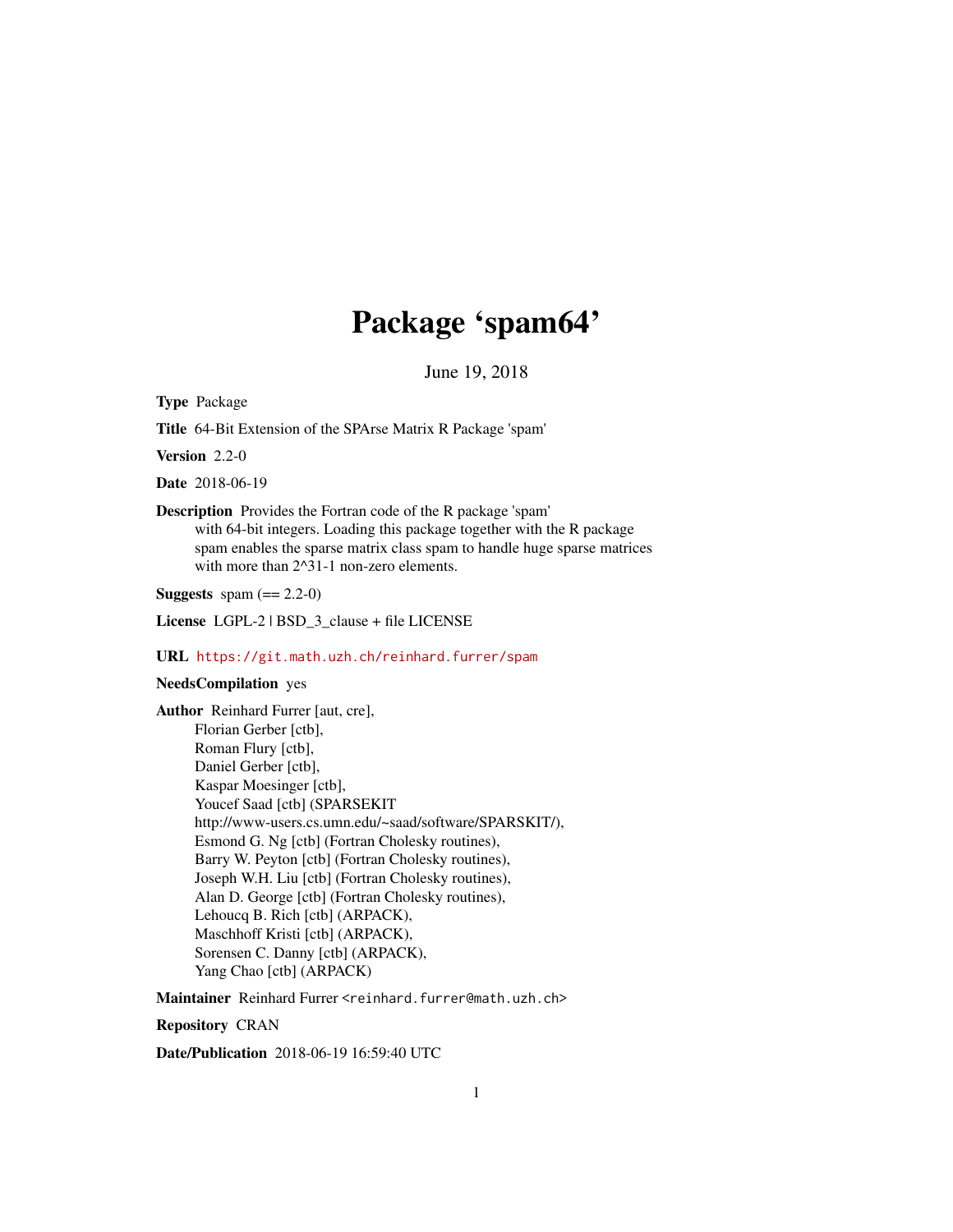### <span id="page-1-0"></span>R topics documented:

```
spam64-package . . . . . . . . . . . . . . . . . . . . . . . . . . . . . . . . . . . . . . 2
```
#### **Index** [4](#page-3-0)

spam64-package *64-bit extension for the SPArse Matrix Package spam*

#### **Description**

Provides the Fortran code of the R package spam with 64-bit integers. Loading this package together with the R package spam enables the sparse matrix class spam to handle huge sparse matrices with more than  $2^{\wedge}31$ -1 non-zero elements.

#### Note

It is intended to use spam64 together with spam. To avoid issues on 32-bit platforms we did not link the packages spam and spam64 using dependencies.

Some spam64 functions have been successfully tested with 64-bit matrices. However, we expect that some functions of spam do not work with 64-bit matrices (yet). Please do not hesitate to contact us via email or https://git.math.uzh.ch/reinhard.furrer/spam in case you would like to use a spam function with 64-bit matrices that is not working properly in the current version.

#### Author(s)

Reinhard Furrer [aut, cre], Florian Gerber [ctb], Daniel Gerber [ctb], Kaspar Moesinger [ctb], Youcef Saad [ctb] (SPARSEKIT http://www-users.cs.umn.edu/~saad/software/SPARSKIT/), Esmond G. Ng [ctb] (Fortran Cholesky routines), Barry W. Peyton [ctb] (Fortran Cholesky routines), Joseph W.H. Liu [ctb] (Fortran Cholesky routines), Alan D. George [ctb] (Fortran Cholesky routines).

#### References

F. Gerber, K. Moesinger, R. Furrer (2017), Extending R packages to support 64-bit compiled code: An illustration with spam64 and GIMMS NDVI3g data, Computer & Geoscience 104, 109-119, https://doi.org/10.1016/j.cageo.2016.11.015.

spam64 uses the R package dotCall64 to call compiled code: F. Gerber, K. Moesinger, R. Furrer (2017), dotCall64: An efficient interface to compiled C/C++ and Fortran code supporting long vectors, https://arxiv.org/abs/1702.08188.

#### Examples

```
## Not run:
library("spam")
library("spam64")
s1 \leftarrow span(1, ncol=2^30) # 32-bit matrix
s1
```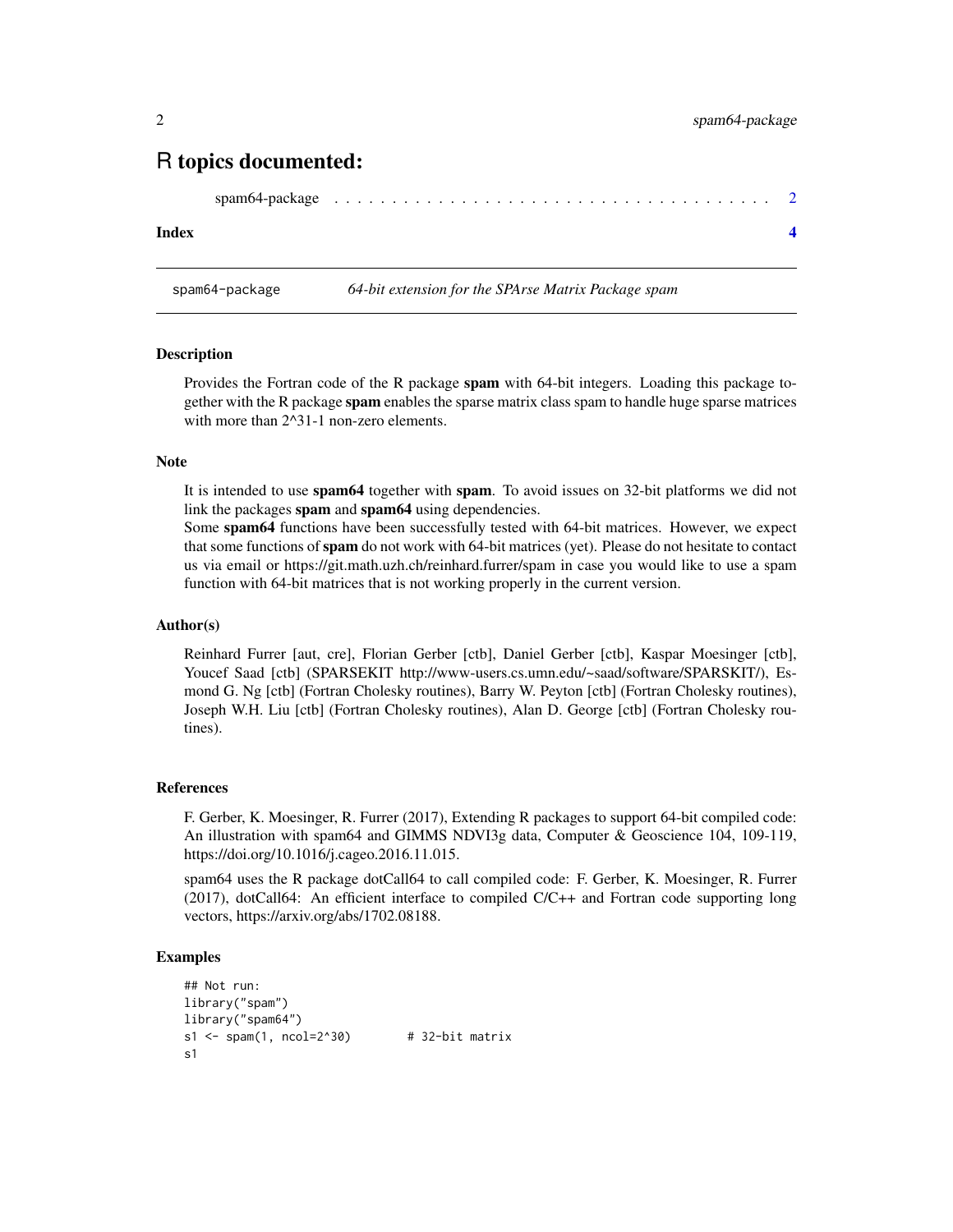$s2 \le - \text{cbind}(s1, s1)$  # 64-bit matrix s2 s3 <- spam $(1, \text{ ncol=2}^3)$  # 64-bit matrix s3

## End(Not run)